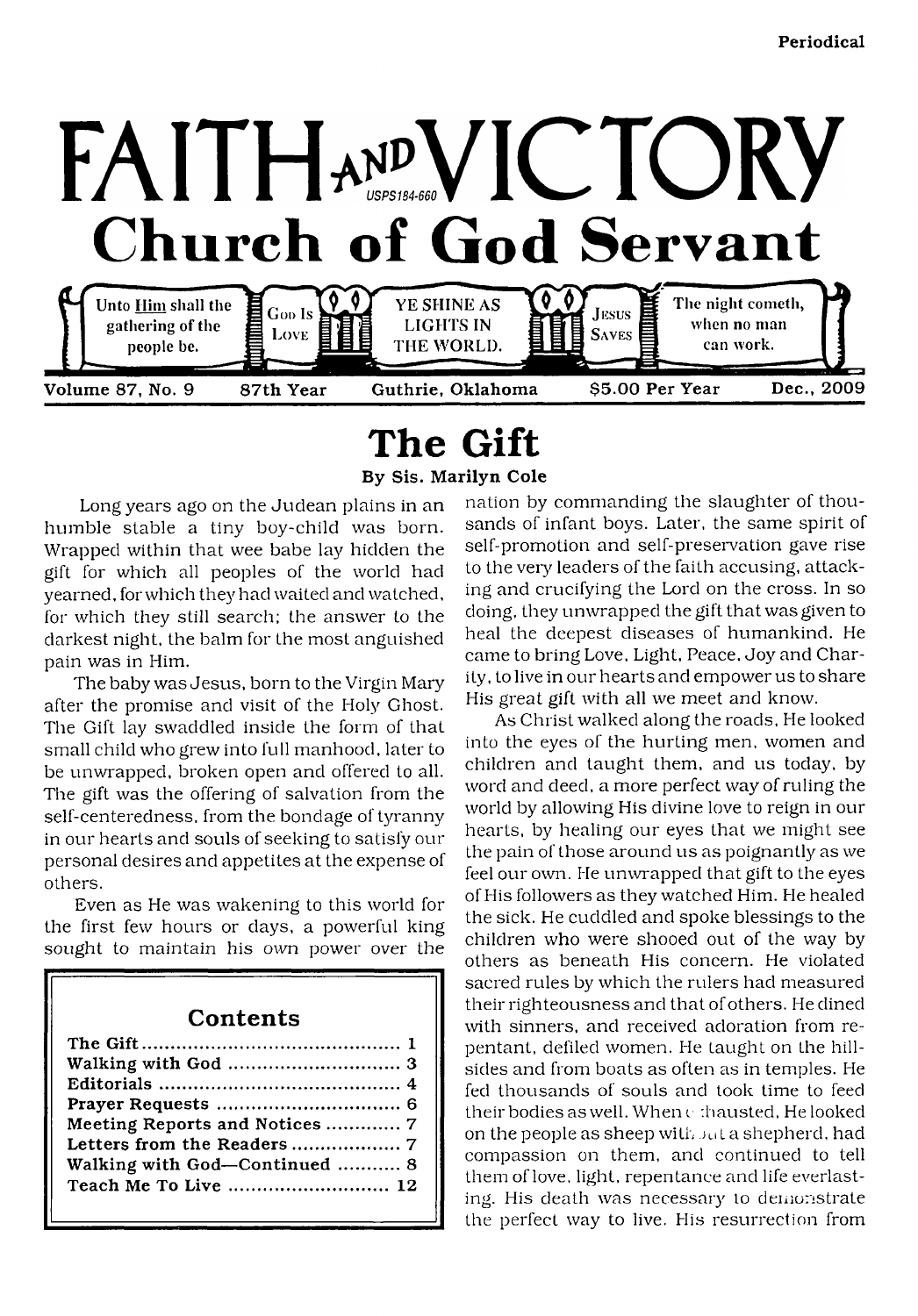that grave revealed His power over mortality, and His ascension left us a promise that we may live in a perfect Kingdom by receiving His gift and letting it catch fire in our hearts.

**Re-gifting**—A few decades ago, as affluence became more prevalent in our nation, I began to hear of a term called re-gifting. A gift—perhaps dearly purchased and given as a wedding or birthday gift—was received, opened and acknowledged. But the gift was never really put into use. It was just stored on a closet shelf. Later, because it really held little value to the new owner, it would be gift-wrapped again, and given to another individual. Though it was of such little value to them that they never bothered to use it, they would give it to another.

Too often, the Gift of Salvation is re-gifted in a similar fashion. It is nominally received by an individual, but they never value the gift enough to put it into practice in their own lives. They desire to look like a gracious giver, when, truly, they did not value the gift enough to even see how well it worked. The gift of Salvation is unique, genuine and priceless. It is the greatest treasure of life, and yet some wish to pretend they have received it and choose to quickly rewrap it and pass it on to someone else. This precious gift can not be re-gifted. There is no middle man, no rewrapping. There is only one supplier, and that is the designer, the creator, Jesus Christ and His divine Father.

**Retail**—Through the two thousand years since this precious gift of Salvation was first presented to hurting man, we have sought to retail the Gift by attempting to add a few dollars to the price and make a profit from the resale of the gift. We have added lavish packaging and advertising. Packaging such as saying "this is the way you must receive it." It has been hidden behind gold altars, lavish robes and stained glass windows. It has been wrapped in the words of philosophers and theologians. The price tag of "how I see it" has been added. The excise tax of "to belong to this band of united believers" you must pay this additional price. Wars have been fought in its name. Lives have been ravaged in its behalf, though falsely. Prestige and power'have been linked to it—often in a fraudulent way. But there is only **one** price: humility, repentance, believing and receiving. The rest is part of the package deal—Salvation full and free.

**Last Will and Testament**—Parents, grandparents and past ancestors have sought to leave this great treasure to their descendants. They have been baptized at birth, schooled in the catechism, dressed in the attire, and made to conform to a set of acceptable behaviors. They have purchased positions of power and honor among men, but not an authentic deed to the property of the eternal kingdom. They have demonstrated their personal persuasive abilities before their children and neighbors, in a vain effort to demonstrate proprietorship of the great gift. But they often never unwrap it. The gift never lights a spark in their souls, never bums out the self-love. The true gift is never seen—only the gift-wrap of power, self-righteousness, self-love.

**The True Gift**—It can not be purchased, regifted, marked up or left in a man's or woman's Last Will and Testament. The True Gift is free to anyone who comes to the Originator of the Gift and genuinely applies for ownership. You can find a detailed description of the Gift in the Word of God. No man can give it to you and no man can take it away from you. No man can tell you how you must use it, for the uses and operations of the gift are fully and adequately described in the users manual and are personalized to each recipient. The Holy Bible unfolds detailed instructions, which are personalized to each reader by the Holy Spirit. Each must read it and receive it from the author for himself. The Old and New Testaments give several examples of how it works, as well as examples of people who have misused it.

Demonstrations of the uses, special features and applications of the Gift can be seen in those who have taken possession of the precious Treasure. Though they can not give you title to it nor submit your application for it, you can see how it works in their lives. If they are genuine owners of this rare Gift, it will change the way they live their lives. They understand the value, and treasure it above all else. It is impossible for them to hide it. Heavenly Love causes them to love and bless others. Blessed peace shines out in their eyes. Pure joy causes praise to rise to their lips in the most surprising times, whether they are in great difficulty or in the presence of other sharers of the Gift. They are never selfish, never seeking to add a mark up profit margin, never think they can put you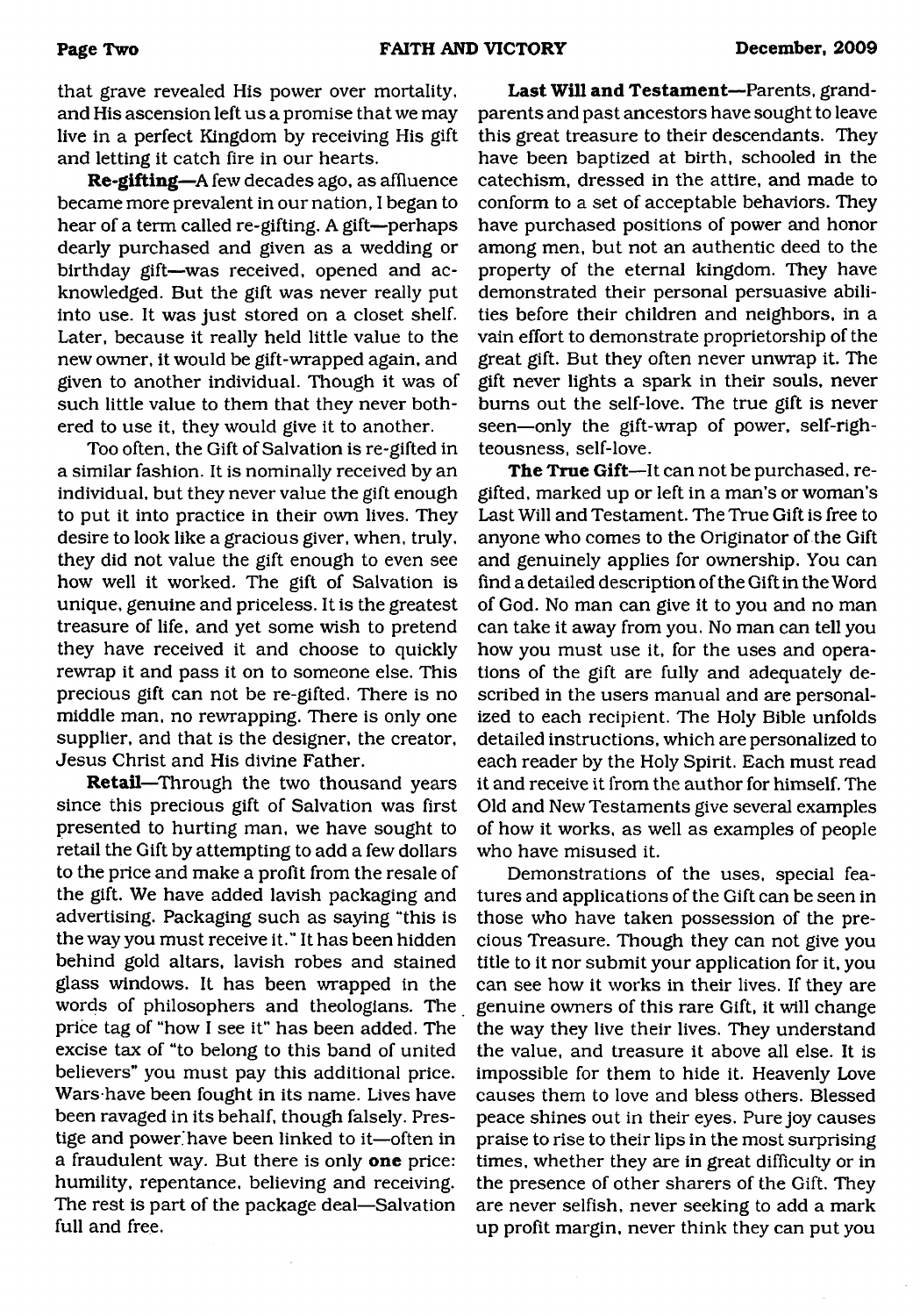in good with the seller, nor try to sell you a rewrapped unused product. They are, however, eager to tell you what an awesome Gift it Is, and are more than willing to demonstrate the features and how well it works. They are happy to give you information about getting in touch with the original Designer, and are glad to share information about the One Who bought the gift for you with a price you could never afford on your own. They are in touch with the Designer, and all profits go directly to Him. It is not a pyramid, but has only one Giver Who has lots of advertisers. His only advertisers are those who have made application for ownership directly to Him, with encouragement and guidance from fellow-owners.

Jesus wants to share this gift with all who will come to Him. He stands at your heart's door offering to clean it and put His precious light in your eyes, His joy and peace in your heart. He offers you forgiveness for all the sad and selfish things you have ever done or felt, and then expects you to forgive others. His love and joy more than fills the hidden closets where you've been hiding bitterness, hurt, hatred and unforgiveness. His love will transform your life. The light He shines on your heart will correct your vision so that you see others as He sees them—as hurting, lost, sad individuals who long for His peace in their hearts, too. The gift is one size fits all. He is just as intent on sharing it with the hungry, neglected child or downtrodden women in some dark corner of the world as to the golden-voiced speaker who stands to share the Wonderful Words of Life.

If your heart is sad, hurting, full of despair, call out to Jesus. Pray to the Heavenly Father Who loves you as none other. He knows your heartaches. He knows your failures, your weaknesses, your wants and needs. He can bless you and give you peace, joy and love. He can make your heart glad. The promise is that if you ask, it will be given. If you seek, you will find. If you knock, it will be opened to you. Jesus came as a tiny baby, and lived so that you might see the best way to live. He died so that you and I could witness the perfect way to live and die. Then He has promised a life that will go on beyond this one, even after we leave this life as we know it. Accept His gift, I pray, and open the doors on a life of joy, peace and love. It is truly the greatest treasure you can ever have. His Gift will truly transform your life.

# <span id="page-2-0"></span>**Walking with God**

## **By C. E. Orr**

How delightful to walk with those whom we love! How blessed is the companionship of true and faithful friends! As our hearts commune together, we grow deeper into each other's love. The husband and wife grow so deeply into each other's affections that they seem to live in each other. They are of one heart and soul and life, and so much like each other are they that to meet one is to meet both. God is man's true friend. Never was there a love for man like God's love. Oh! the wide, deep and unfathomable love of God. It encircles the universe. It reaches to the most insignificant of Hiscreatures. You may have other friends of His creatures. You may have other friends and those who love you, but He is the truest friend, and no love is as His love. How sweet must it be to walk with Him! How blessed must be the companionship of such a true and faithful Friend! How glorious to commune with Him as heart talks to heart and to feel oneself growing deeper in His love! To live in Him and to have our being in Him and to have Him dwell in us is to have Heaven in us and to be in Heaven.

In giving the biography of some men, whole volumes have been written. The three-hundredyears' history of one man is told in these few words: "He walked with God." Men have conquered nations, discovered continents, built cities, founded empires; and volumes are required to tell of all they have done. But Enoch did more—"he walked with God." What a history! Whole volumes have said less than this. But this privilege did not belong to Enoch alone; it is yours, reader, and it is mine. We have the blessed privilege of engraving this epitaph upon the hearts and the minds of men: "He walked with God."

It is not said that God walked with Enoch, but that Enoch walked with God. Some heart might sighingly say, "Oh, that God would walk with me!" Let the sighings of thy heart be changed to saying, "Oh, let me walk with God!" There are many who would be pleased to have God walk with them, but who will not walk with Him. God's course was marked out before man was created. From this course He never turns. If you desire His companionship, you must walk in His way. Some seek the honor of walking with (Continued on page 8.)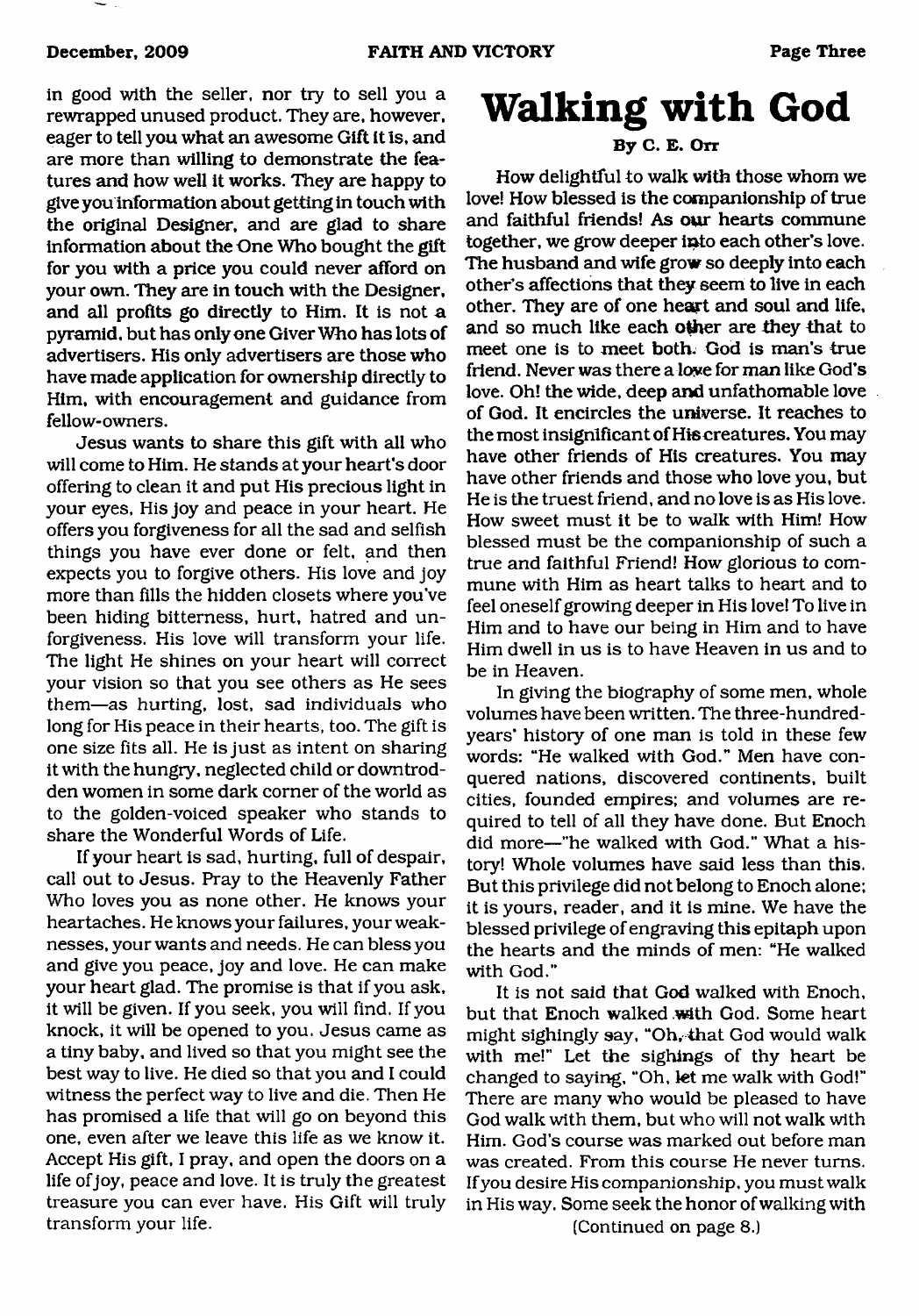# **FAITH AND VICTORY 12 PAGE HOLINESS MONTHLY**

#### ■ 图 图 函 函

This non-sectarian paper is edited and published in the interest of the universal CHURCH OF GOD each month (except August of each year, and we omit an issue that month to attend camp meetings), by Willie Murphey. and other consecrated workers at the FAITH PUBLISHING HOUSE. 4318 S. Division, Guthrie. OK 73044.

Notice to subscribers: When you move or change your address, please write us at once, giving your old and new address, and include your zip code number.

Dated copy for publication must be received by the 18th of the month prior to the month of issue.

### **SUBSCRIPTION RATES** • • • • o e o o o

Single copy, one year..................................................... \$5.00 Package of 5 papers to one address, one year ......... \$20.00 Larger quantities are figured at the same rate.

This publication teaches salvation from all sin. sanctification for believers, unity and oneness for which Jesus prayed as recorded in John 17:21, and manifested by the apostles and believers after Pentecost. By God's grace we teach, preach, and practice the gospel of the Lord Jesus Christ-the same gospel that Peter, John, and Paul preached, taught, and practiced, including divine healing for the body. James 5:14-15.

Its motto: Have faith in God. Its object: The glory of God and the salvation of men: the restoration and promulgation of the whole truth to the people in this "evening time" as it was in the morning Church of the first century: the unification of all true believers in one body by the love of God. Its standard: Separation from sin and entire devotion to the service and will of God. Its characteristics: No discipline but the Bible, no bond of union but the love of God, and no lest of fellowship but the indwelling Spirit of Christ.

Through the Free Literature Fund thousands of gospel tracts are published and sent out free of charge as the Lord supplies. Cooperation of our readers is solicited, and will be appreciated in any way as the Bible and the Holy Spirit leach you to do or stir your heart. "Freely ye have received, freely give." Read Ex. 25:2:1 Chron. 29:9; II Cor. 9:7; and Luke 6:38.

Freewill offerings sent in to the work will be thankfully received as from the Lord. Checks and money orders should be made payable to Faith Publishing House. All donations are tax deductible.

A separate Missionary Fund is maintained in order to relay missionary funds from our readers to the support of home and foreign missionaries and evangelists.

In order to comply with Oklahoma laws as a non-profit religious work, the Faith Publishing House is incorporated thereunder.

The *Faith and Victory* is published monthly, except August, for \$5.00 per year by:

**FAITH PUBLISHING HOUSE P. O. Box 518, 4318 S. Division. Guthrie. OK 73044 Office phone numbers: 405-282-1479, 800-767-1479; fax number: 405-282-6318. Internet address: <http://www.faithpublishing.com>**

**Postmaster: Send address changes to:** *Faith and Victory,* **P. O. Box 518, Guthrie, OK 73044.**



"He brought me up also न्द्र out of an horrible pit, out of the miry clay, and set my *Caitorials*  $\frac{1}{2}$  feet upon a rock, and established my goings." *D* Psalms 40:2. This verse is a beautiful testimony of God's loving mercy to mankind. When we were

wandering in the paths of sin and away from God, we were in slippery places groping in darkness for pleasure and fulfillment out of life, but

the joy our soul craved eluded us, leaving us miserable and trapped in a wretched condition away from our Creator. But the nail-scarred hand of Jesus reached down into our dark pit of sin and lifted us out into the marvelous light and brought us to a wealthy place. Now we are able to sit together in heavenly places in Christ Jesus. Praise the Lord for His great salvation.

Let us look at some of the places the child of God is able to dwell in. Speaking of children, Jesus said, "...Verily I say unto you, Except ye be converted, and become as little children, ye shall not enter into the kingdom of heaven." Matthew 18:3. When we humble ourselves to become as a little child then we are able to receive a special blessing from the hand of the Master. Mark 10:16 tells us, "And he took them up in his arms, put *his* hands upon them, and blessed them." The loving arms of Jesus provide a sacred place of shelter, blessing, rest and communion for those who have entered the kingdom of heaven.

The Holy Spirit inspired David with the verses of Psalm 23 that have been such a comfort to untold thousands of people. From the perspective of the Great Shepherd caring for His (lock, David tells of the place of security with an abundance of provisions that are provided by the green pastures and the still waters. The still waters would indicate they were deep and flowing peacefully with a gentle slope. With God there are no shortages, His flock is able to be filled with all good things that are edifying and to have their souls richly supplied with those things that are noble and pure. In Psalm 1:3 the righteous are compared to a tree that has been planted by the rivers of water. The bountiful supply of nourishment the roots enjoy causes it to bring forth fruit and have no worry of the leaves withering from the drought.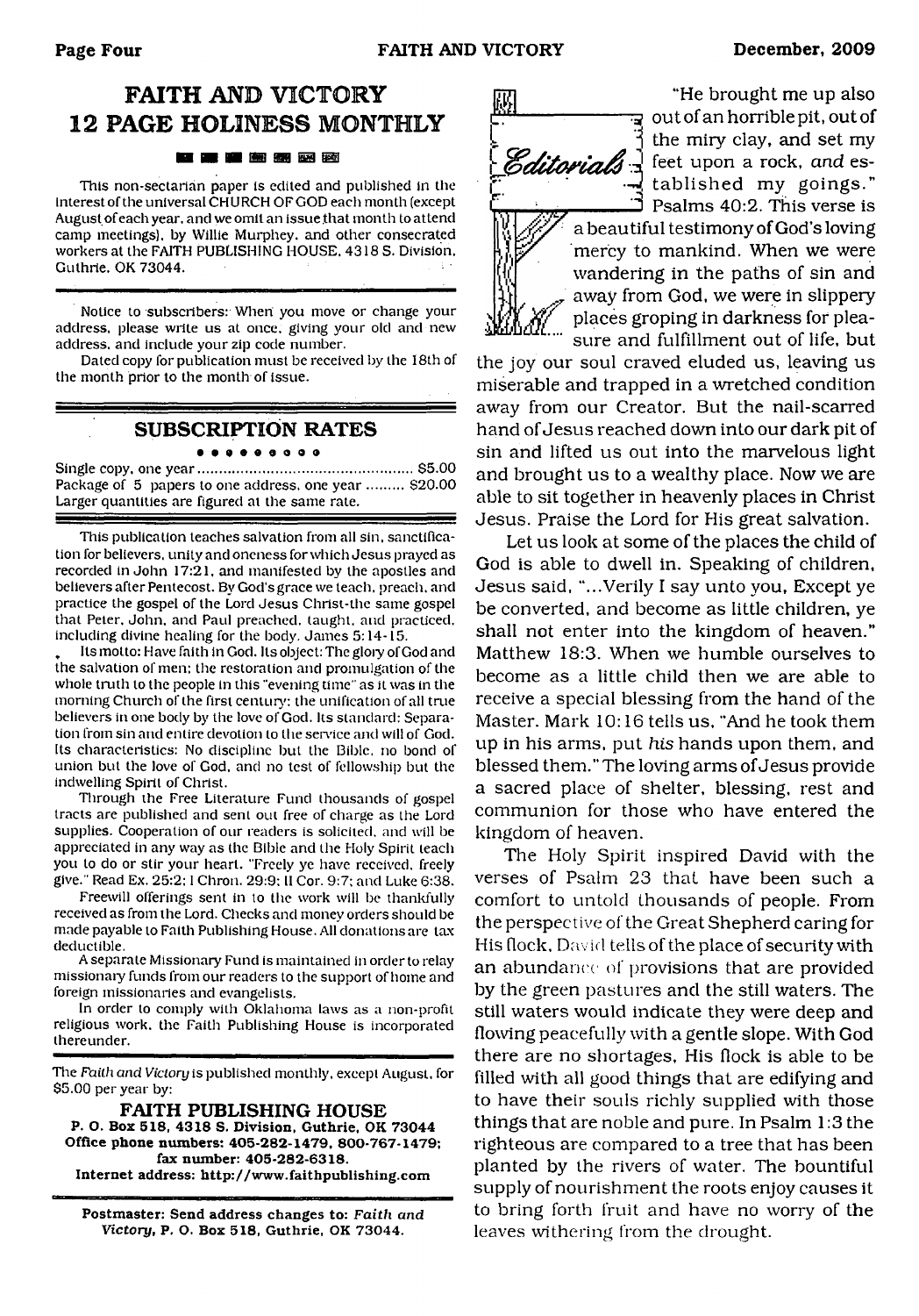╼- ...

The prophet Isaiah was inspired with a beautiful view of peace, security and quietness; in the 32nd chapter and verse 18 it says, "And my people shall dwell in a peaceable habitation, and in sure dwellings, and in quiet resting places." When one enters into the kingdom of God they find these precious places real in their souls. One can pick up the newspaper, and the headlines reveal the trouble and turmoil that is churning in the world, and it is a blessed privilege to know we are safe under the protecting wings of our heavenly Father. Isaiah 4:6 says, "And there shall be a tabernacle for a shadow in the daytime from the heat, and for a place of refuge, and for a covert from storm and from rain." Oh that more people would run to this glorious place of refuge; they would find the security that their souls are crying for.

Have you found some trial in life particularly hard to bear? Consider this lovely passage in Isaiah 41:13, "For I the LORD thy God will hold thy right hand, saying unto thee, Fear not; I will help thee." Sometimes children are frightened to go certain places with their parents and at those times their parents take the hand of their child and suddenly the fear is gone. God often does that for us and it changes our whole outlook in an instant. Something frightening and insurmountable quickly changes into a pleasant task that is easily accomplishable because of God's help. God holding the hand of His children is a joyful experience that makes one feel many times taller than they really are.

When Moses was desiring to see the Lord in a more real and personal way, God gave him this direction, "And the LORD said. Behold, *there is* a place by me, and thou shalt stand upon a rock:" Exodus 33:21. God has a place for you that is near to Him, a place you can communicate the most intimate matters of the heart and have your understanding enlightened regarding these spiritual issues of life. When one is near the Lord they are on solid footing. The counsel they receive is sure and true and will hold them secure in the most vicious blast of the enemy. Psalm 27:5 tells us, "For in the time of trouble he shall hide me in his pavilion: in the secret of his tabernacle shall he hide me; he shall set me up upon a rock." When a tempest of evil is raging, there is no better place to be than sheltered in His blest pavilion. It is an ark

of safety that will bring you safely through the storm.

This verse in Deuteronomy 32:10 contains very special meaning to the child of God. It says, "He found him in a desert land, and in the waste howling wilderness; he led him about, he instructed him, he kept him as the apple of his eye." The special care that God gave the children of Israel as He brought them out of Egyptian bondage, through the wilderness and into the land of Canaan clearly exemplifies the same care God has for all those who love Him. The Lord is still the same today and is safely bringing His people through many dangerous situations. In the phrase, "he kept him as the apple of his eye" the word *apple* as directly translated from the Hebrew means, *the little man of the eye.* There is a similar meaning to the word pupil which is derived from a latin word, *pupilla,* which means "A little doll" in reference to the small reflected images of oneself that can be seen when looking closely into the pupil of another person's eyes. It is like God is saying, "if you come closely and look into my eyes you will see that you are there—in a place that is carefully guarded and protected. That is how special you are!"

While there are many scriptures that describe the places of security, comfort, peace and refuge for our souls there are some other places the Lord would have us be also. One of those places is pointed out by Jesus in Matthew 9:37- 38. 'Then saith he unto his disciples, The harvest truly is plenteous, but the labourers *are* few; Pray ye therefore the Lord of the harvest, that he will send forth labourers into his harvest." Matthew 9:38. The Lord has work for us to do in reaching souls for Him. All of us come in contact with people who need to hear about how good and gracious our heavenly Father really is. We know how the enemy tells us lies about God and he has been busy spreading falsehoods to the lost also. He tells them things like, "there is no hope for you," "God doesn't love you," or "your sin is so bad God would never forgive you." But we know better and we need to be telling the wonderful story of Jesus glorious birth and explaining the life changing plan of salvation to the world.

Revelation 3:20 says, "Behold, I stand at the door, and knock: if any man hear my voice, and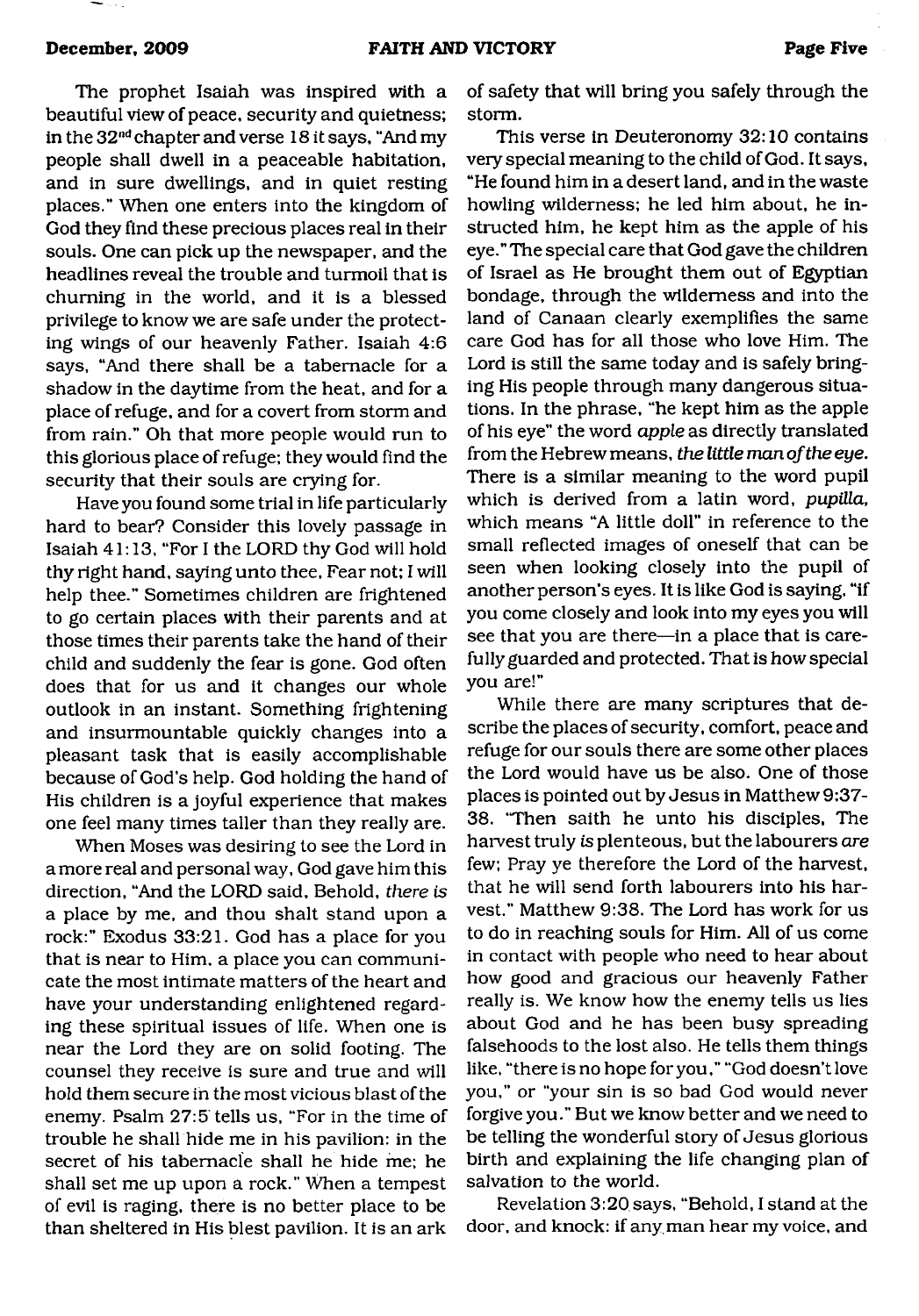open the door, I will come in to him, and will sup with him, and he with me." There is a place of communion we have with Jesus that we need to dwell in—a time of prayer and meditation in which we share our needs, our woes and our questions. During these times God is faithful to minister to us and fill the deepest needs of our heart.

Finally in John 14:2 Jesus told his followers, "In my Father's house are many mansions:...I go to prepare a place for you." Jesus has prepared a wonderful place for His Saints and He will soon be returning to gather them into His immediate presence and give them an eternal home in Glory. "To him that overcometh will I grant to sit with me in my throne, even as I also overcame, and am set down with my Father in his throne." Revelation 3:21.

> —Bro. Willie E. Murphey [wemurphey@yahoo.com](mailto:wemurphey@yahoo.com)

|               | ⊶ <b>⊄G</b> [90⊶                                                                                                              |                  |
|---------------|-------------------------------------------------------------------------------------------------------------------------------|------------------|
|               | FAITH AND Order Blank VICTORY                                                                                                 |                  |
| $\tilde{R}$   | \$5.00 PER YEAR (11 Issues)                                                                                                   | <b>FAITH</b>     |
| VICTO<br>AND  | Mail this form to start or renew your own<br>subscription $-$ give a friend a gift $-$<br>or do both! It only takes a minute. | $\sum_{i=1}^{n}$ |
|               | Your Name                                                                                                                     | VICTO            |
|               |                                                                                                                               |                  |
|               |                                                                                                                               |                  |
|               |                                                                                                                               | RY FAILH         |
| VICTORY FAITH | Start or renew my<br>Faith and Victory subscription.                                                                          | YN<br>O          |
| AND           | Send a 1-year gift subscription<br>to the person named below:                                                                 | <b>VICTORY</b>   |
| FAITH         |                                                                                                                               |                  |
|               |                                                                                                                               |                  |
| VICTORY       |                                                                                                                               | <b>FAITH</b>     |
| QNY           | Mail Order Blank and remittance to:                                                                                           | ン<br>NNP         |
|               | <b>Faith Publishing House</b>                                                                                                 | VICTO            |
|               | Р. О. Вох 518<br>12/09                                                                                                        |                  |
|               | Guthrie, OK 73044                                                                                                             |                  |
|               | FAITH AND VICTORY FAITH AND VICTORY                                                                                           |                  |

CA—I have a prayer request for my friend who has cancer and my wife who is recovering<br>from pneumonia. - Bro. Don Viser from pneumonia.

MO—Please continue to remember our two daughters, Cathy and Mary Ann, in your prayers. Especially Cathy who has many needs although God is blessing us to see a gradual recovery in her physical condition. —Bro. Jim Broker

TX—Continue to remember my daughter, Evelyn, who is recovering from cancer. They say she is doing better than most, and lots of people (that have cancer in their families) have given us good reports, so that helps. Thanks to God and everyone for their prayers. —Bro. Elbert Johnson

# **Standing Prayer Requests**

Bro. Carlos Arriaga Sis. Gladys Cashio Sis. Helen Carson Sis. Genevieve Carver Sis. Elizabeth Corteway Sis. Waneta Creel Sis. Patsy Doolittle Sis. Dorall Forbes Bro. Troy Gentry Bro. Lee Hilton Jaden Howard Sis. Karoline Kessler Bro. Mark and Sis. Darlene Knight Sis. Virginia Myers Sis. Elsie M. Offerman Sis. Melba Powell Sis. Marilyn Rendall Bro. Vernon Robinson Sis. Ruth Shehee Sis. Cheryl Smith Bro. Michael Smith Bro. Edward and Sis. Gloria Taylor Sis. Imogene Taylor The Mitch Taylor family Sis. Norma Tiller Bro. Delmar Wilkins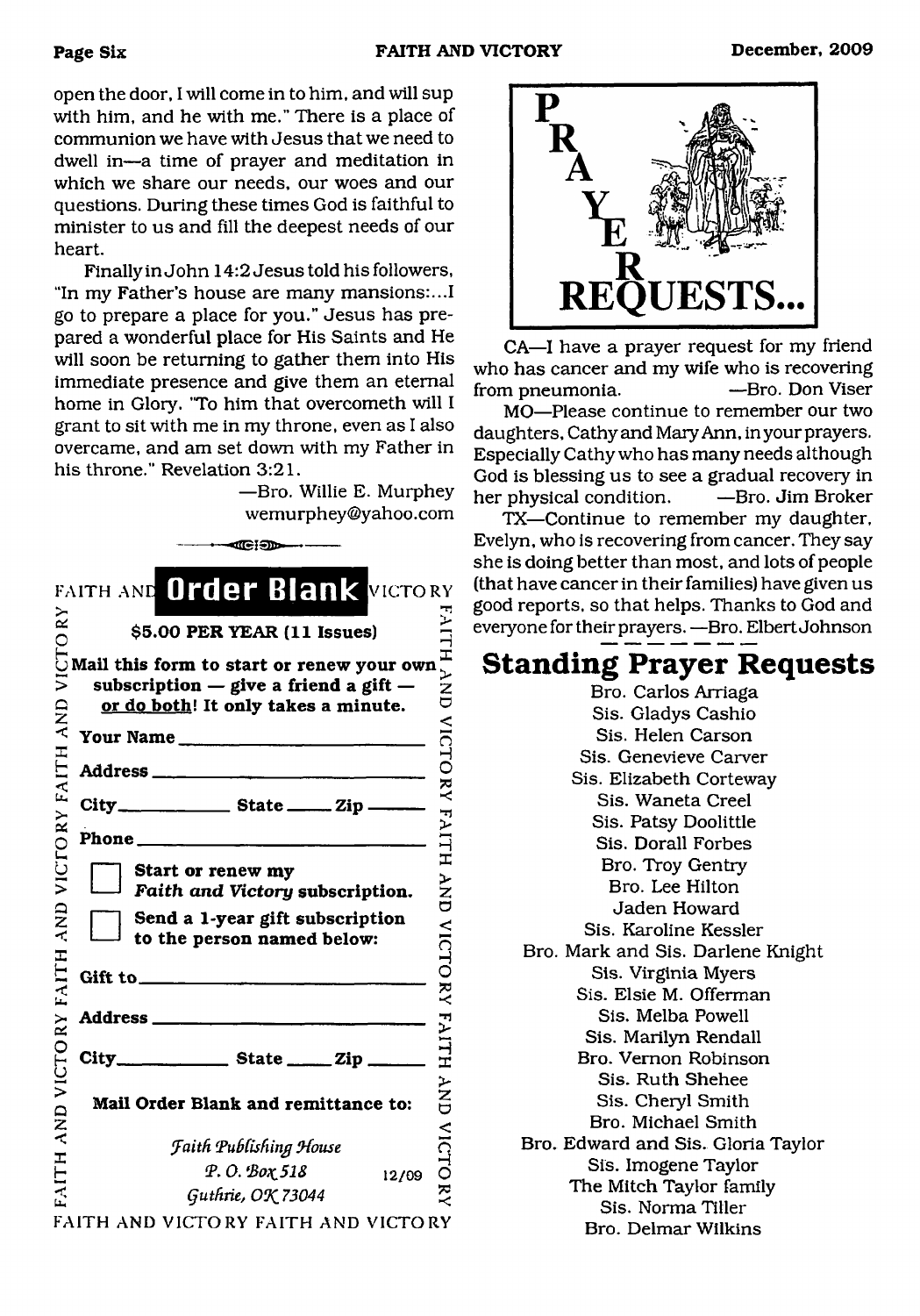# **MEETING DATES**

**California State (Pacoima, CA)**—Dec. 25-Jan. 3 **Oklahoma State (Guthrie, OK)**—Dec. 26-Jan. 3 **Bakersfield, CA (Revival Meeting)**—Feb. 10-14

#### $\longrightarrow$   $\leftrightarrow$

## **MEETING NOTICES**

### **CALIFORNIA STATE CAMP MEETING**

The California State Camp Meeting will be held, Lord willing, from December 25, 2009, to January 3, 2010. The campground is located at 12312 Osborne PL, Pacoima, CA 91331.

The first service will be at 7:30 p.m. Friday, December 25, with three services daily thereafter. For more information you may contact: Sunset Guest Home (818) 899-2022, Bro Paul Phillips (661) 251-6956 or Bro. Herbert Clay (818) 897-1396. The chapel phone number is: (818) 899-9021.

#### **OKLAHOMA STATE ASSEMBLY MEETING**

The Oklahoma State Assembly Meeting of the Church of God will be held at Guthrie, OK, from December 26 to January 3. A hearty welcome is extended to all to attend this annual gathering of God's people in the central area of the U.S. The first service will be held Saturday, December 26. Daily worship services throughout the meeting will start at 10:30 a.m., 2:00 p.m., and 7:30 p.m. There will also be morning prayer services and youth services, the times of which will be announced at the meeting.

The campgrounds are located east off of Sooner Road on Lakeview Road, which is a little over four-tenths of a mile south of the intersection of South Division and Sooner Road. All who come will be cared for. The expenses of the meeting will be met by freewill offerings.

We especially urge the Saints in Oklahoma and the surrounding states to attend this meeting. Come praying with a burden for the unsaved and for all those who need help in soul and body. Please send all contributions for the coming State Assembly Meeting directly to the State Treasurer, Sis. Brenda Wilkins. 807 W Lake Rd, Guthrie, OK 73044.

To obtain further information about the meeting, contact Bro. Philip Gellenbeck (405) 282-2999.

## **BAKERSFIELD, CA, REVIVAL MEETING**

The Bakersfield, CA congregation is planning to have a revival meeting February 10-14, **2010.**

Service times are:

Wednesday-Saturday 12 noon and 7 p.m. Sunday 11 a.m. and 3 p.m,

Bro. Jerry Melot will be the primary evangelist for this meeting. Please pray for the success of our meeting.

All are invited; call us at the numbers below for more information.

> —Pastor Hayward and Tina Cox Chapel (661) 324-4945 Pastor (661) 836-3877



LA—Dear Ones: Greetings to all in Jesus' dear name. We have so much to praise and thank Him for. I do appreciate all the prayers for me. Keep praying! The Lord was faithful to bless and anoint our Assembly Meeting. I was blessed to be able to go to five of the services.

In Psalm there is a very special verse to me: "I will sing unto the Lord as long as I live. I will sing praise unto my God while I have my being." —Sis. Dorall Forbes

TX—Dear Blood Washed Saints and Friends: We want to thank God, our Father, for leading us to a large two bedroom, third floor apartment. We rented this apartment in Juarez, Mexico, for \$92.30 a month. It will be used as a central meeting place (chapel) for some of the new believing saints in Juarez. We want to say. "Thank you, Saints, for sacrificing of your funds to make this possible." We estimate that we may fit anywhere from 80 to 100 souls per meeting in the large living room. We will provide showers and home-cooked meals for the homeless as long as our Lord God provides the means for us to do so. Lisette and I had only 12 folding chairs, so we purchased six long wooden planks and three buckets per plank to serve as benches for now. (The planks cost \$3.34 each and the buckets \$2.34 each.) We hope, in time, to.pur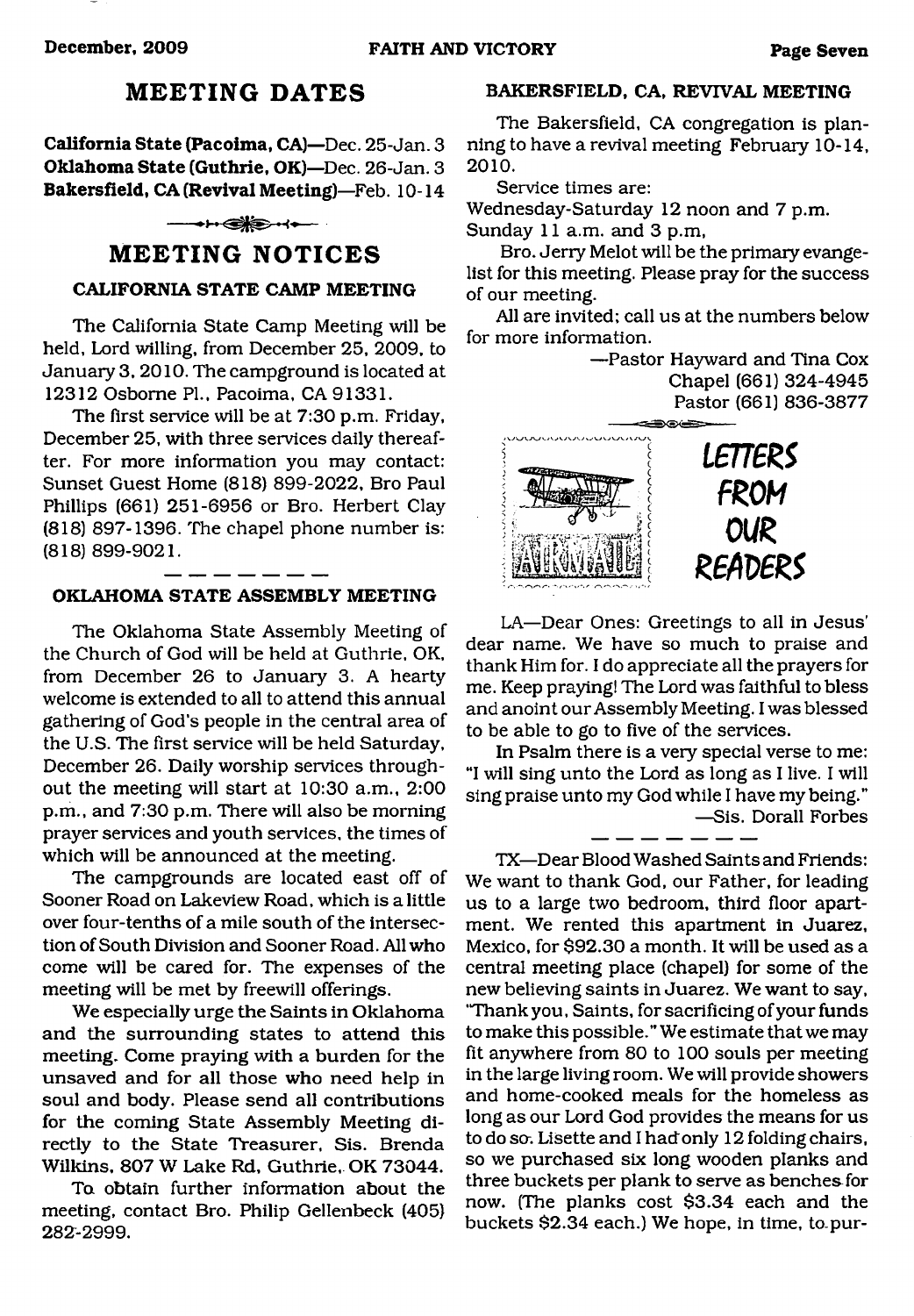chase more buckets and planks so as to fill the large room.

We rejoiced to have our first meeting in this apartment on Sunday, November 22. Only a few had been notified of this new location. Due to this fact, we had only six present at the 10:00 a.m. service, and four present during the 3:30 p.m. meeting. A woman and her adult son heard the singing on the second floor and came and joined us. Many gave testimonies of praise to God. One of the Saints testified that God healed him of his arthritis a few days after we anointed him with oil and prayed to God in faith through Jesus' holy name! A visitor testified that God had taken away his stress during the preaching of God's message! Lisette and I are so happy to finally have a location where we can freely invite the Mexican community and where many of the Saints can all come together for worship and fellowship in Christ. In the midst of all these blessings, I also exalt God for giving me a new part time job as a cook!

For more than thirty months we have only walked across the border and used the Mexican bus system to travel in Juarez. But, a week ago we took our car into Juarez for the first time, as it was necessary to transport the planks, buckets, chairs, groceries and clothing. While we cleaned the apartment (meeting place), and arranged the furnishings, someone attempted to bum or blow-up our car. We found a large circular clump of ashes on our hood and windshield. How we praised God for sending His angels to protect our car! The engine did not catch on fire, and the damage was minimal to the paint on the hood and the windshield wipers. Glory to Jesus! It appears someone that knew we preach "Jesus" obviously wanted to make a statement or give us a warning! When we are persecuted, Jesus taught us to "rejoice in that day, and leap for joy: for, behold, your reward is great in heaven:. . We've rejoiced a lot and jumped for joy since that day. (smile)

We praise God for setting many free from drugs (nicotine, alcohol and narcotics.) This freedom also allows them more money for living a better life in the future. Some who have claimed salvation are yet in bondage to these chemicals, so please pray for them to also be delivered.

One with you in the body of Christ, through the precious blood. Sincerely,

-Bro. Tony and Sis. Lisette Sanchez

# **Walking with God**

## (Continued from page 3.)

men of renown, but no higher honor can be given man than the privilege of walking with God. Others may delight to sit in the court of kings and desire to walk in the way with lords and noblemen; but my heart craves naught else than a walk with God.

God will condescend to walk with those who walk with Him; but if you would walk with Him, you must go in the ways in which He leads. Suppose you and another man took a ride through the country. He owned the horse and carriage, and did the driving. He went the way he desired. You went along for the sake of companionship. You do not say that the man rode with you, but that you rode with him. When you see a little child walking by the side of its father with its hand in his, you say that the child is walking with its father. It goes where its father leads. But you could not say that the child was walking with the father if the father was being led aside by the child in its chase after the gay butterfly. To walk with the Lord, you must put your hand in His and go where He leads.

"But take diligent heed...to love the LORD your God and to walk in ALL his ways, and to keep his commandments, and to cleave unto him, and to serve him with all your heart and all your soul." Joshua 22:5. You will not fail to notice, I trust, that you are here commanded to **be** diligent to walk in **all His** ways. The ways in which you are to walk, if you walk with God, are all to be His ways. None are to be yours. Let me here speak to you very feelingly. The simple reason why you do not have a satisfactory walk with God is because you have not left all your own ways. Here is a very precious secret not found by everyone. You would walk with God in a great many of His ways and would leave many of your ways; but there is one little way you are loath to leave. Whenever the way of God begins to lead you from that way, you feel a little uneasy and almost ready to murmur. You have had many pleasant hours along that way of yours. The lust of the eye has been so often gratified there that, indeed, it seems like plucking out the eye to leave that way. Oh, how difficult to turn away from it! So many fond recollections are clustering along that way. Some dear friend is walking there, with whom you are loath to part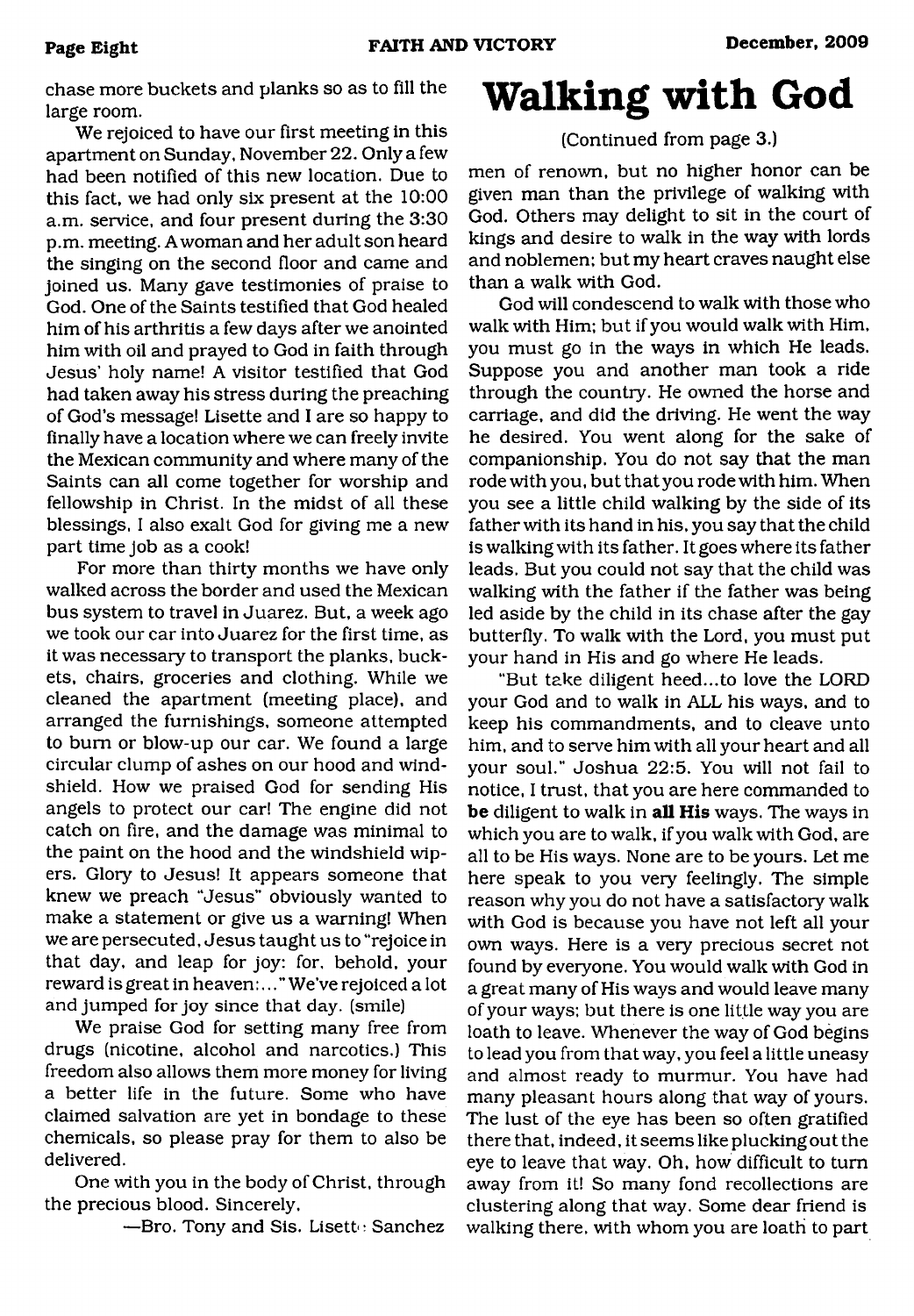company. It may be a father or a mother, a husband or a wife, or children. It may be houses or lands. But all these must be forsaken to walk with Jesus.

One young man asked, "Must I forsake my mother to walk with God?" The reply was, "Yes, you must forsake your mother—you must forsake all." But here is the explanation: This is not meant in the literal sense. You need not leave her home, but you cannot walk in her ways if she walks in sin. If she will forsake her ways to walk in God's ways then you and she will walk in the same way; but you cannot walk in the Spirit with anyone who does not walk with God. When their associations would interfere with your walk with God, you must forsake even that. To walk with Jesus means for you to forsake everything that would hinder your walk with Him. Herein lies the precious secret of a safe, prosperous, and happy Christian life.

A walk with God is a satisfactory walk. He who walks with God is delighted all the way. Alas! many who are hoping that they are Christians and that they will reach the fair climes of Heaven and there delight themselves in God are quite dissatisfied with their walk here. A dissatisfied walk on earth never ends in Heaven. Wherever God is, there is Heaven, and wherever Heaven is, there the soul is satisfied; consequently, to walk with God satisfies the soul. It is only when man chooses his own way and walks apart from God that life becomes dissatisfactory. Those who choose their own way will meet with disappointment and with difficulties that they will not be able to overcome. In God's ways there are no disappointments. When our wills are submitted to Him and we humbly and submissively walk where He leads us, we meet with no disappointments. A trusting Saint said in a recent conversation: "I can be satisfied only when I know I am in the way with Jesus; only when I know my hand is in His and He is leading me. I would not take one little way without Him. One step without His leading may be fatal. I can walk through darkness in safety when He leads. I would rather walk through the furnace flame with Jesus than through the fields of roses without Him. Amid the flowers there may be a thorn to prick me, but the furnace flame can not kindle upon me when Christ is by my side."

As remarked before, to walk with God one must follow where He leads. The command is.

"Be ye followers of God as dear children." A friend remarked, "Oh! if I only knew where He would lead me, or if I could only see to the end of the way." Thou foolish child! Such a faint heart cannot walk with God. One night during a very heavy rain a father and child were compelled to walk a mile to a neighbor's through water up to the child's waist. When their wet clothes were exchanged for dry, the neighbor said to the boy, "Were you not much afraid while walking'through the deep water?" "No, Sir," said the boy, "Papa was with me." Though our walk with God may lead us through deep water, we need not fear; for God hath said, "they shall not overflow thee." A vessel at one time was in an angry storm at sea. Among the many passengers on board was a skeptic, a Christian lady, and her little boy. During the storm the skeptic was in great alarm, but he could not help noticing the calmness and restfulness of the lady and her boy. After the storm was over, he talked with the boy.

"My child," he began, "were you not afraid during the storm?"

"No, Sir," replied the boy.

"And why were you not afraid?" inquired the skeptic.

"Because my mama was with me," answered the lad. Turning to the mother, the skeptic said,

"Lady, were you not afraid during such a storm?"

"No, Sir," replied the woman.

"And why were you not afraid?" he asked.

"Because," said she, "my Father was with me."

Sometimes the way in which God leads you may be through the storm and through the dark, but you need not fear nor falter. Only listen, and you will hear Him saying, "Fear not, for I am with thee." He may lead you over some stony places, but He is only bringing you to the green pastures and the still waters just beyond. He may need to lead you close by a dark and dangerous precipice in order to bring you into the land of flowers in the valley. One time there was something I very greatly desired. I sought for a time, at the advice of my friends to seek for it in **MY** way, but **I** found it not. At that time **I** felt the Lord calling me in a way I had not walked before. The way led through some privation and suffering, and it seemed to lead directly away from that which I had been seeking. Nevertheless I decided to follow where Jesus led me, be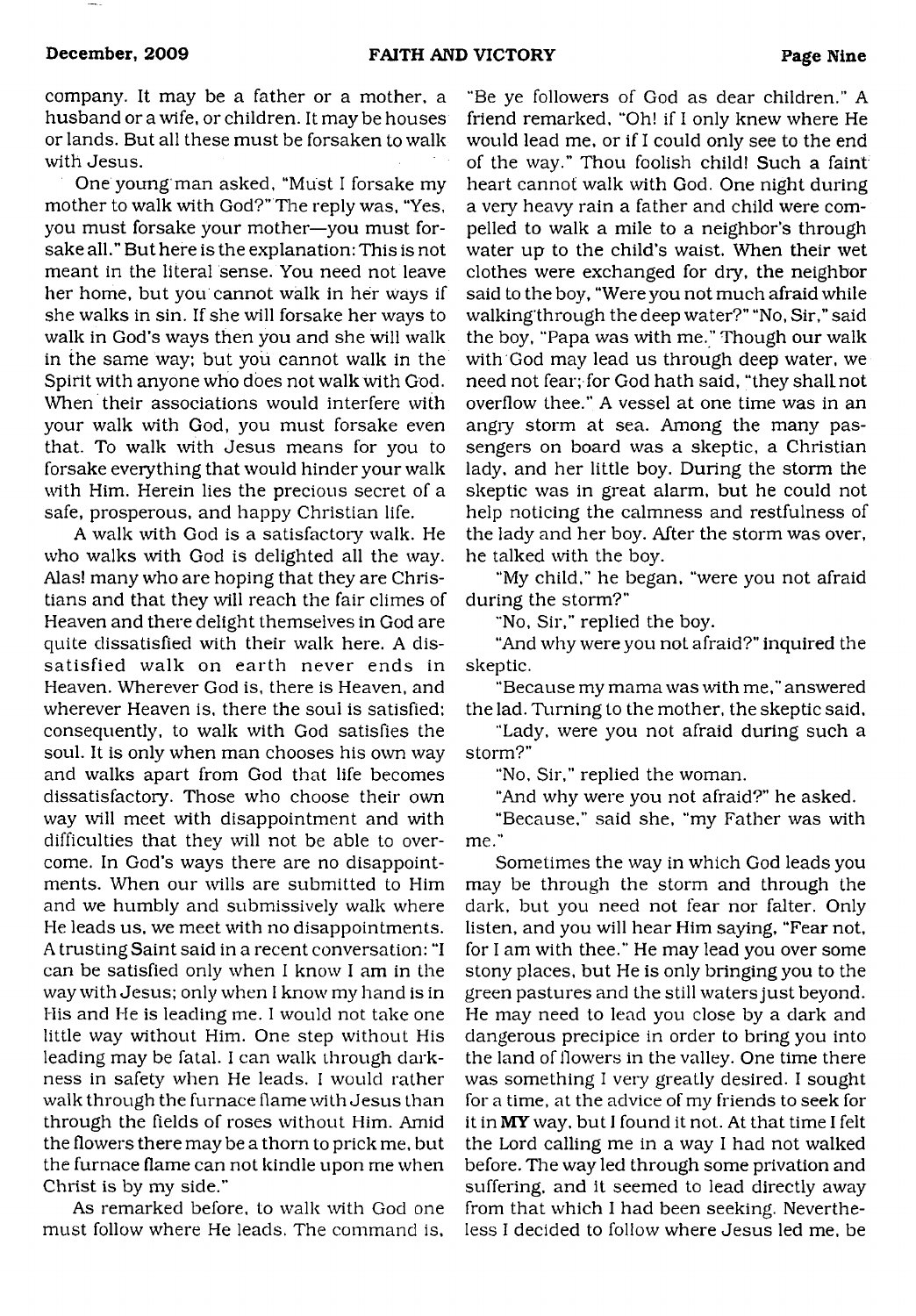that where it might. After I had passed through some suffering and tests, behold, He brought me to the very thing I was desiring. Blessed be His name!

Jesus knows best. If you could see down your future way, your eye would rest only upon the dangerous precipice or on the stony place, and you would fail to see the green pastures, the still waters, and the flowery fields lying beyond!

Abraham started with his only son, Isaac', whom he loved, to go into the land of Moriah. there to offer him upon one of the mountains as a burnt offering. The journey required three days. As they walked on their way, the happy, innocent boy said to Abraham, "My father, behold the fire and the wood, but where is the lamb for a burnt offering?" The father replied, "My son, God will provide himself a lamb for a burnt offering." The child went happily on his way, never thinking he was that lamb. Had the father told his son that he (Isaac) was to be slain and burnt upon the altar, in fear he would have seen the glare of the knife and have heard the crackling of the flames, and he would have failed to see the angel's delivering hand.

Behind every cross there is a crown; beyond every shadow there is sunshine; below the rapids is the still water. If you were to see the cross in the distance, you might shrink and consequently never wear the crown; if you saw the deepening shadow, you might never enjoy the sunshine; if you hear the rapids roar, you might never sail your bark on the tranquil waters. Not until the cross is reached will God give grace to bear the cross. Put your hand in God's and trust Him every step of the way—

Do not seek to know the future, Do not stop to question why; Follow where the Savior leads you. Trust Him, trust Him all the way.

Never fear. He will be with you in the shadow. He will be with you when the waves are dashing your little bark about on life's sea. Listen, and in His own time you will hear Him say, "Peace, be still."

A devoted brother across the continent related to me by letter some of his experience, which finds an appropriate place here.

"Nine years ago God brought me out of darkness into this beautiful way. He gave me a fixed decision to follow where He would lead me. At the time I did not know what the c )st would

be, but I realized it would be safe to place my hand in the Lord's and walk life's way with Him. I felt sure that as long as I trusted and obeyed Him. He would do to me as He had promised. God said to walk with Him I must leave my medicine behind. This I did, whereupon He stretched forth His hand in healing power and healed me instantly. Not a symptom of the disease have I felt unto this day.

"My people became much opposed to me and tried in every manner to turn me from the way in which the Lord was leading me. Some time after I had taken the narrow way with Jesus, God in His loving providence saw fit to take unto Himself two of my children in one week. Because I trusted in God, I was bitterly persecuted and threatened. My people endeavored to persuade me that God was not with me. Like those miserable comforters of Job's, they said that God was against me. I told them that though He should take every child I had and my dear companion and all, yet would I trust Him. Well, God saw fit to put me to the test, in order to see whether I would hold my integrity. He took my little rosebud children one by one until all the six were blooming in Heaven. Then He called for my companion. She who had been my comfort through the tests and the trials was called to join the happy throng on the other side of the river, and I was left to mourn alone.

"My people scoffed at religion. 'How,' asked they, 'do you expect us to believe on God? Do you want Him to take our families as He has yours?' This was the most trying of all, because I did so much desire them to serve my God. Satan tried me severely. He endeavored to make me feel so lonely; to feel that no one cared for me and that God had forsaken me. I was a poor outcast, my family were all gone, and my friends had turned against me. Satan tried to make me ashamed ever to smile again. There seemed to be no more cheer or sunshine in this world for me. The light had all gone out, and I was alone in the dark. But in the midst of all this I said, The Lord giveth, and the Lord taketh away; blessed be the name of the Lord.' I held fast my integrity and by God's help did not sin.

"Soon the light of a happier day began to dawn. Some of my people began to be favorable to the blessed Gospel Truth. One of my brothers yielded to God and was saved. (He is now heralding the Gospel which he once opposed.) Next came my dear old mother. Her salvation was the full rising of the sun to my soul. Then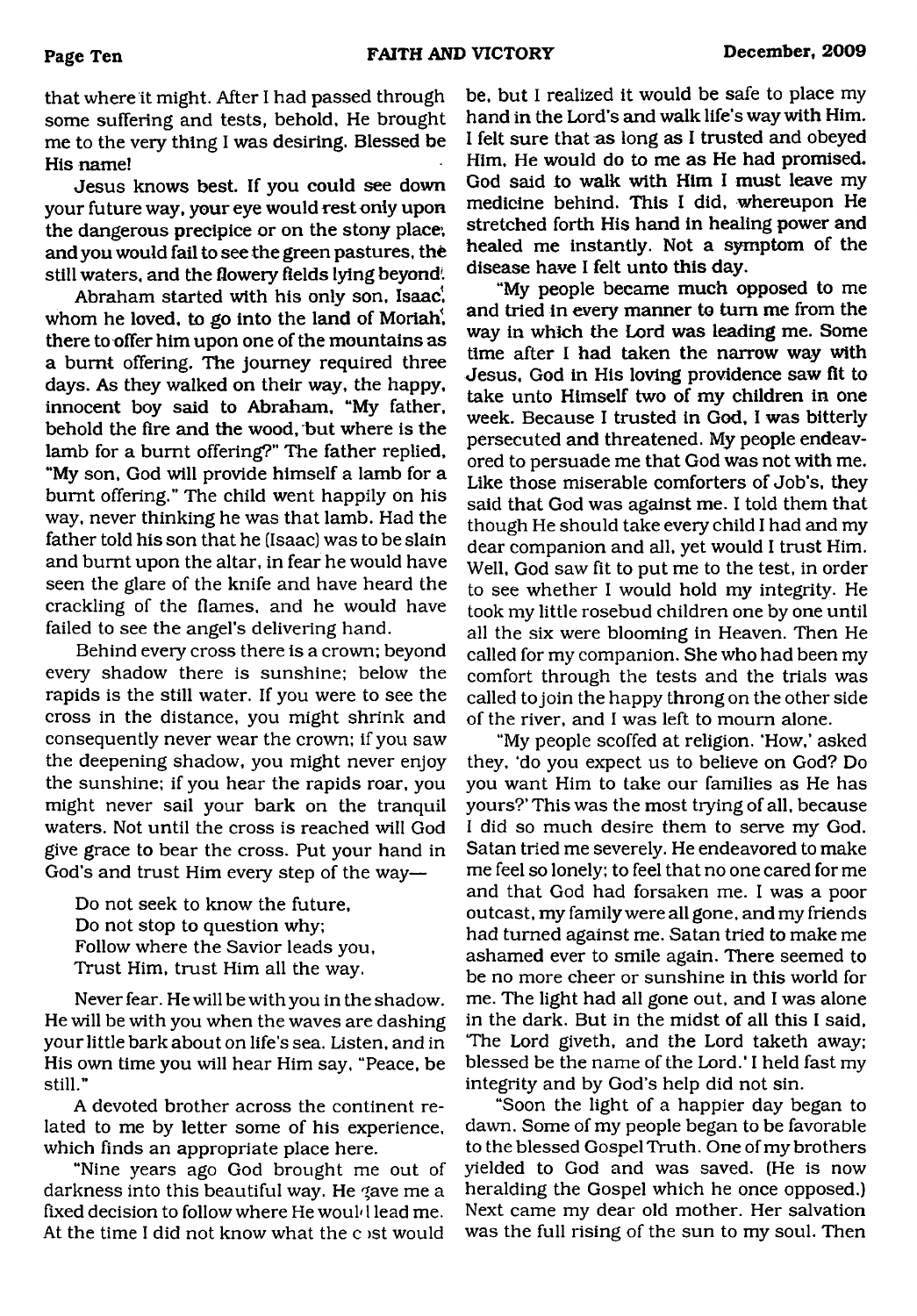came another brother and later another. All these are in the blessed light of God and I am happy. I tasted the bitter, but now I am tasting of the sweet, and it tastes all the sweeter because of the bitter. I walked with God through the shadow, and now He has led me into the beautiful light. Bless His name!"—God has also given this brother a dear companion of gentle disposition and blesses them with a happy, sunny home. To take God's way is always best, because it ends best.

Daniel's walk with God led him through the den of lions, but it gave him victory over his enemies and brought him into greater favor with the king. The three young Hebrews that walked with God were led through the fiery furnace, but their promotion in the king's court lay just beyond. Peter's walk with God led him through the dungeon, but an angel's visit was awaiting him. Paul's walk led him through the perils of the sea, through hunger and fastings, through weariness and painfulness, through cold and nakedness, through perils of robbers and perils in the wilderness, through stoning and beating and whippings. Imagine this old man with his back bared and bowed beneath the lash. Hear the heavy strokes as they fall; see the blood flowing from the wounds; listen what is that we hear him saying? Is he saying, "The way is too hard; the Lord has treated me too cruelly, and I will walk no more with Him"? Listen more closely. Ah! he is saying, "None of these things move me; nothing shall separate me from the love of God which is in Christ Jesus, my Lord. I reach forth to those things before; I press toward the mark for the prize of the high calling of God in Christ Jesus. Henceforth a crown of righteousness is laid up for me."

My dear Christian reader, will you not seek a still closer walk with God—not for your happiness in life nor for your crown in Heaven, but for the good your example may do to others? You know not what effect your life is having upon some other life. Your life is casting either sunshine or shadow behind you. This will linger long after you are gone. It will linger in the hearts and lives of others. Long, ah! long after you are gone from the shores of time, will live the effects of your good example. Many years will be required to efface from the sands of time the footprints you make while journeying through this life. In the earnestness of my soul I appeal to your hearts to seek diligently a close walk with God. The closer you walk with Him, the

brighter will be the beams of light that will stream from your life down through the future years. Knowing this my soul cries out, "0 God! help me to walk close to thee, that I may be the greatest possible help to my fellow men and leave as much light in this world as I can."

Recently, while a father and son were conversing upon the subject of inheritance, the son remarked, "Well, Father, since you are giving your life's service freely to the Lord, I suppose I need not expect any great inheritance from your estate." The father replied: "No, my son; I shall never have anything of this world and shall not be able to leave you any of its lands or silver or gold; but by the grace of Heaven I will leave you the sunshine of a holy life, which, I trust, will lead your feet into the way of eternal life—a richer inheritance than the gold of earth."—I owe my awakening to my sinful state and the realities of salvation to the example of a godly man.

How blessed it will be when, long after your body is laid in its narrow home, your name is spoken and someone remarks, "Ah! truly, that man walked with God." Many of Christ's persecutors in life said at His crucifixion, "Truly, this was the Son of God." I knew a godly young man who was persecuted by many; but after God called him to a foreign field, many of his persecuters said, "Well, he was a good young man, after all!" You may be scoffed at in life; your name may be cast out as evil; you may be defamed and threatened; but after you are gone, many will say of you, 'Truly that was a child of God." As the pleasantness of summer days is never fully realized until the winter days have come; as the blessings of good health is never fully known until sickness comes; so the beauty of your Christian life will shine brighter after you are gone.

O beloved, be not weary in the way. Toil on; heed not the wind and the wave. God is with you. With all the energy of your soul cleave to Him. As the vine clings to the towering oak, so cling to your God. Live for Him, show forth His praise, exalt His name, honor His Word, serve Him faithfully, and from your life will flow the joyful message, "He walked with God." This, falling upon the hearts and lives of other men, will be echoed to other generations and by them re-echoed to future generations and thus it will be echoed and re-echoed on to the great and final day, and the last earth will hear will be, "He walked with God', and God took him."